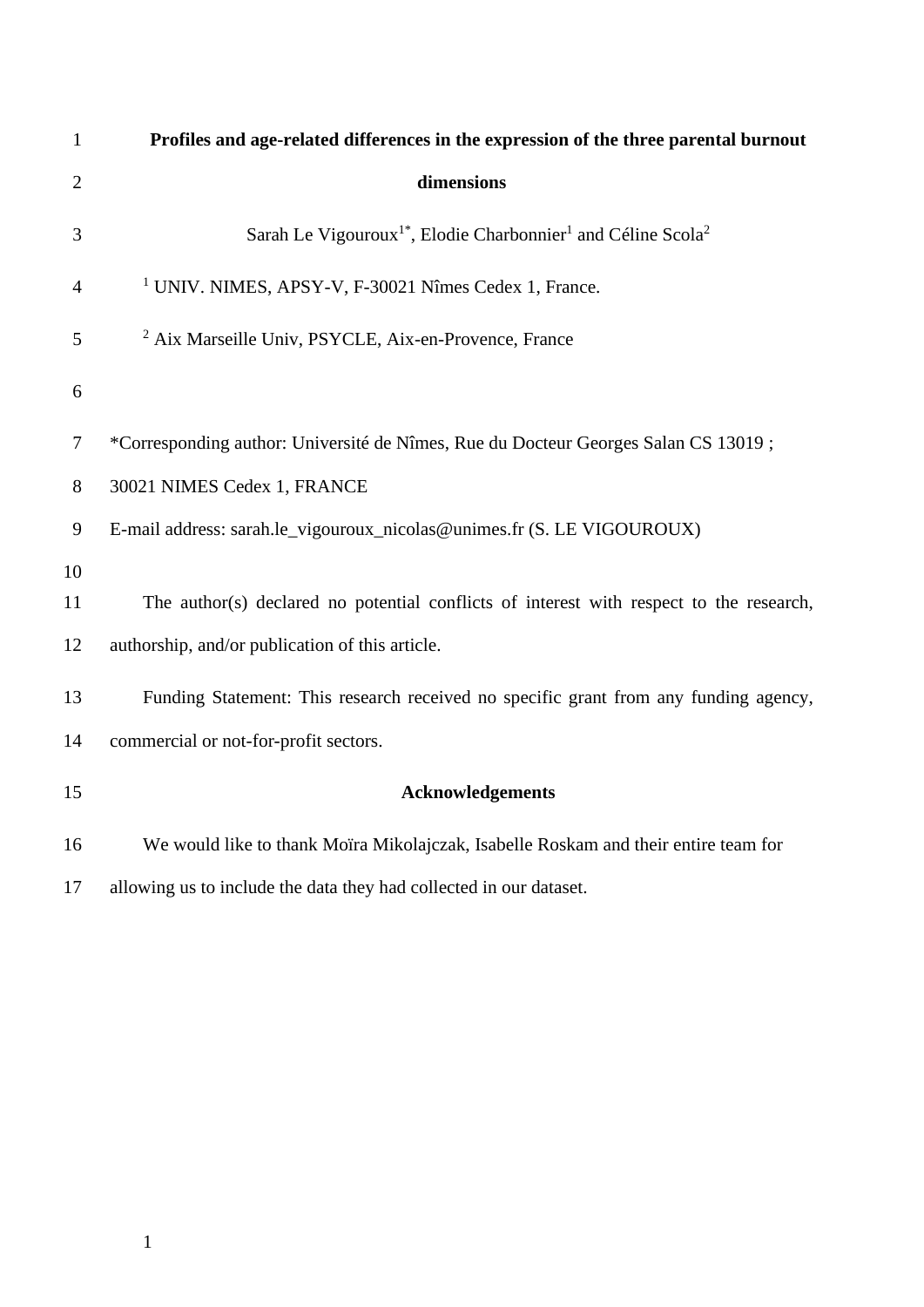| 18 | Profiles and age-related differences in the expression of the three parental burnout             |
|----|--------------------------------------------------------------------------------------------------|
| 19 | dimensions                                                                                       |
| 20 | <b>Abstract</b>                                                                                  |
| 21 | Parental burnout is a syndrome that can be defined along three dimensions: emotional             |
| 22 | exhaustion, emotional distancing from children, and lack of parental accomplishment. The         |
| 23 | aim of the present study was to highlight the contribution of children's mean age to profiles of |
| 24 | parental burnout. To this end, the Parental Burnout Inventory was administered via an online     |
| 25 | questionnaire to 2160 French-speaking parents. Results revealed five profiles corresponding      |
| 26 | to different levels of intensity of each parental burnout dimensions: not in parental burnout,   |
| 27 | low risk of parental burnout, inefficient, exhausted, and burned out. Parents with young         |
| 28 | children were more likely to be exhausted. A network model highlighted the central role of       |
| 29 | emotional distancing in the emergence of parental burnout in exhausted parents. These results    |
| 30 | underscore the importance of conducting campaigns to prevent parental burnout by                 |
| 31 | highlighting the different profiles and especially targeting young parents of young children.    |
| 32 | Keywords: parent, children, age-related differences, exhaustion, burnout                         |
| 33 |                                                                                                  |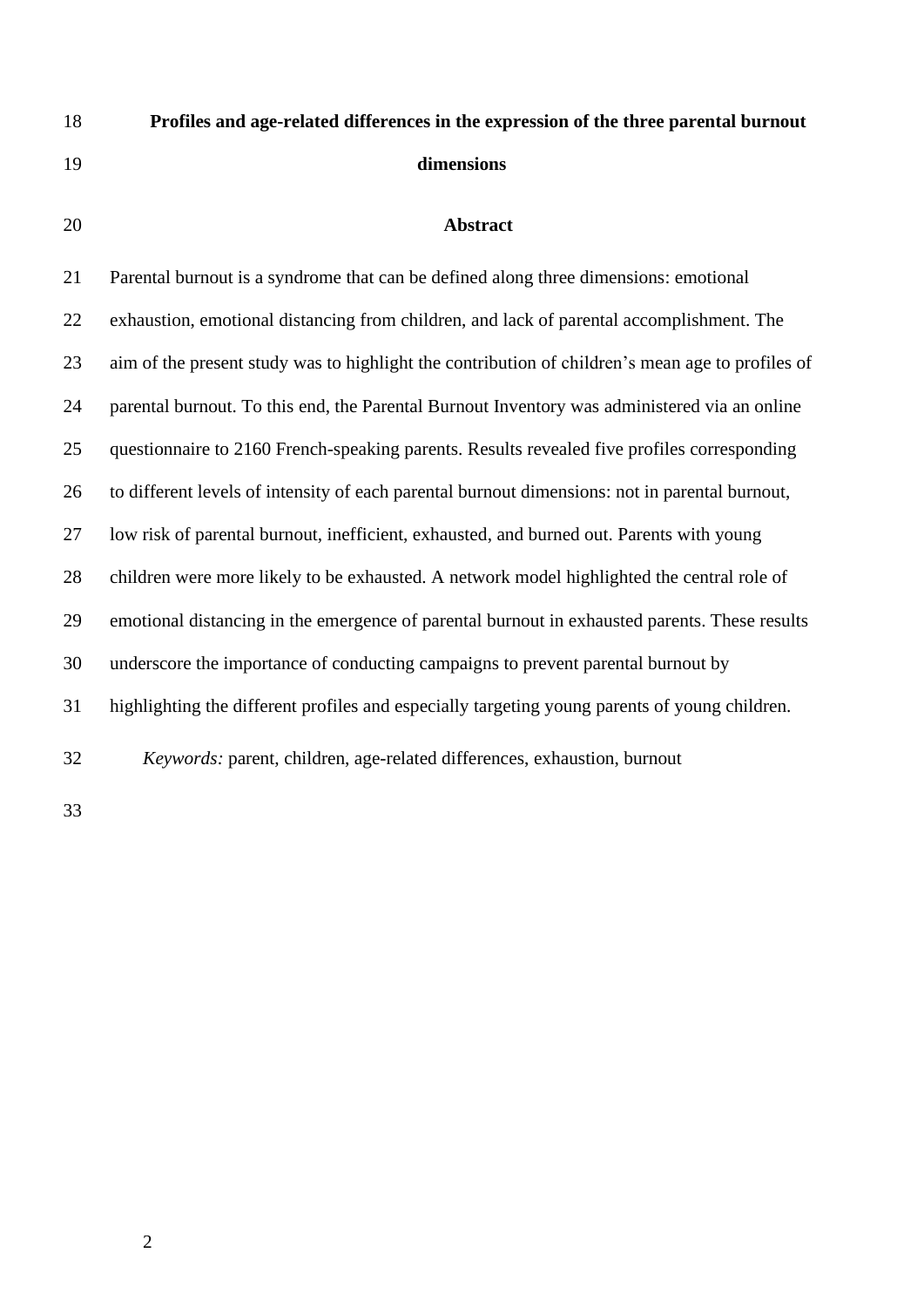#### **Introduction**

 depending on the study and the population (Roskam et al., 2017; Sánchez-Rodríguez et al., 2019). It was first described in the 1980s (e.g., Procaccini & Kiefaber, 1983), but has only recently been clearly defined as having three (Roskam et al., 2017) or four (Roskam et al., 2018) dimensions. In the present study, we adopted the three-dimensional conception of parental burnout (Roskam et al., 2017). *Emotional exhaustion* refers to intense fatigue, both physical and psychological, and a drop in energy that impairs parents' ability to carry out everyday actions. *Emotional distancing* from children corresponds to a reduction in emotional interactions (e.g., hugs, games), whilst maintaining instrumental interactions (e.g., meal management, hygiene, school learning). *Lack of parental accomplishment* refers to parents' sense of efficiency and/or fulfillment in their role as parents.

 Although these three dimensions coexist, they can also be expressed independently. Indeed, according to Mikolajczak and Roskam (2017), parents do not need to simultaneously have high levels of emotional exhaustion and emotional distancing, and low levels of parental accomplishment to be identified as being in or at high risk of burnout. In support of this idea, studies have found weak correlations between lack of parental accomplishment and the other two dimensions (Kawamoto et al., 2018; Le Vigouroux & Scola, 2018), and even independence between emotional exhaustion and lack of parental accomplishment (Blanchard et al., 2021). Similarly a study of Japanese parents found that the more emotionally exhausted parents were, the higher their levels of emotional distancing, but these two dimensions were not associated with lack of parental accomplishment (Kawamoto et al., 2018). Hansotte and colleagues (2021) identified two profiles of parents: an *ineffective* profile characterized by a high level of lack of parental accomplishment and a low level of emotional exhaustion, and an *exhausted* profile illustrated by a high level of exhaustion and a low level of lack of parental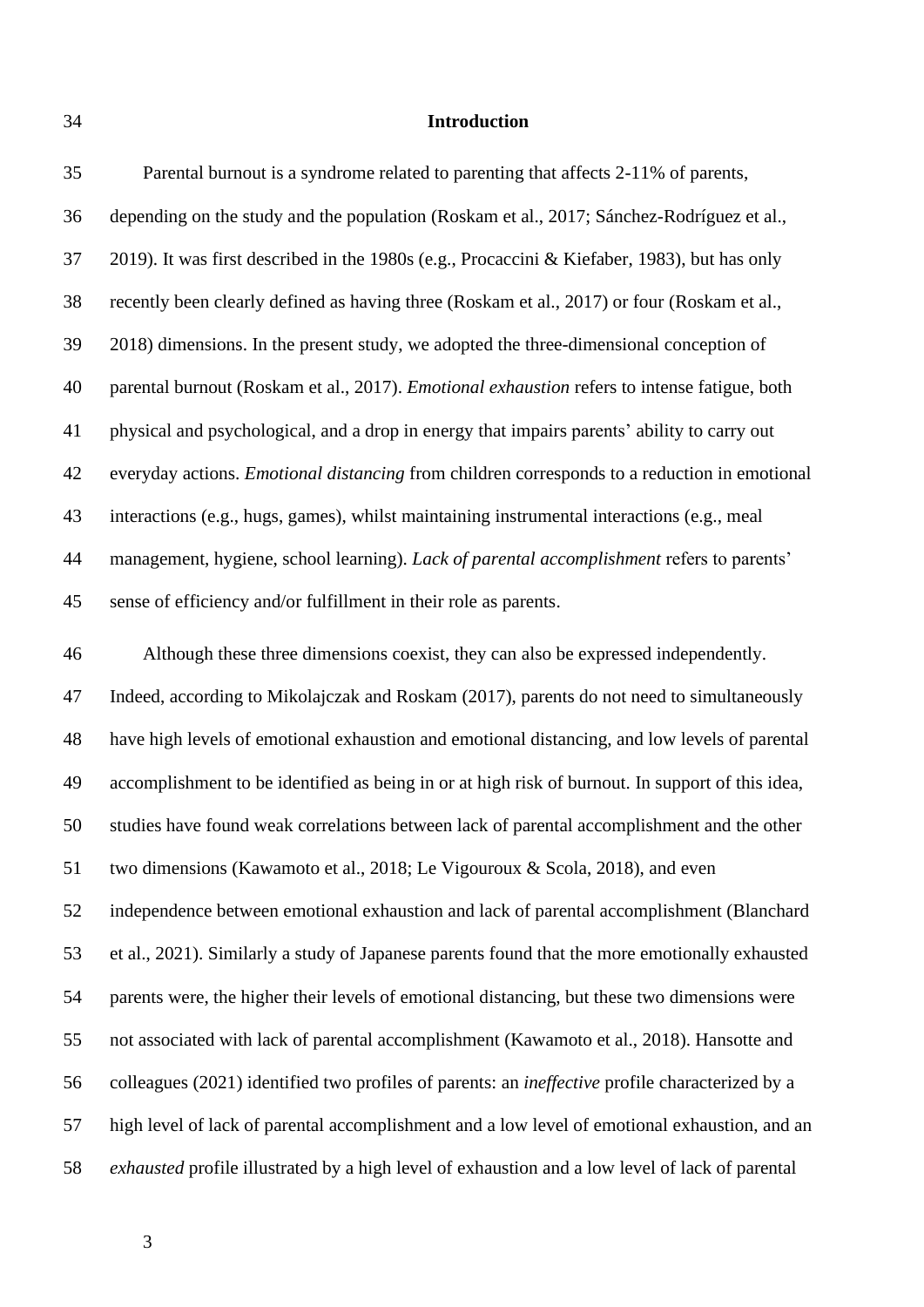accomplishment. This suggests that for a similar overall level of parental burnout, levels of individual dimensions may vary. These differences in the expression of parental burnout could be accounted for by particular risk and/or protective factors.

 A number of studies (e.g., Kawamoto et al., 2018; Le Vigouroux et al., 2017; Le Vigouroux & Scola, 2018; Lebert-Charron et al., 2018; Lindström et al., 2011; Mikolajczak et al., 2017; Sorkkila & Aunola, 2020) have examined risk and/or protective factors of parental burnout. These studies have highlighted the importance of dispositional factors (e.g., personality, perfectionism), and also noted the more modest influence of sociodemographic factors in the balance between risks and resources (Mikolajczak & Roskam, 2018). Among the sociodemographic factors, several studies have found that the age of both the parent and the children influences parental burnout more than other sociodemographic variables. The 70 older the parent and/or children, the lower the risk of parental burnout (Le Vigouroux  $\&$  Scola, 2018; Mikolajczak et al., 2017; Stănculescu et al., 2020; Szczygieł et al., 2020). In addition, Stanculescu et al. (2020) and Le Vigouroux and Scola (2018) found that children's age had a stronger influence than parent's age on parental burnout and its dimensions. The association between children's age and parental burnout may be due in part to an age-related reduction in children's needs and demands on their parents (e.g., Le Vigouroux &

 Scola, 2018). Put another way, the fact that young children are more dependent (under 5 years old), less regulated and require more care may make their parents more vulnerable to parental stress (Ostberga et al., 2007). The association between parents' age and parental burnout can be explained by the fact that with advancing age, individuals experience less and less negative affect and more and more positive affect, such as serenity (e.g., Carstensen et al., 2011; Le Vigouroux et al., 2020). This improvement in affective experience can mainly be explained by better emotion regulation (e.g., Charles, 2010; Urry & Gross, 2010).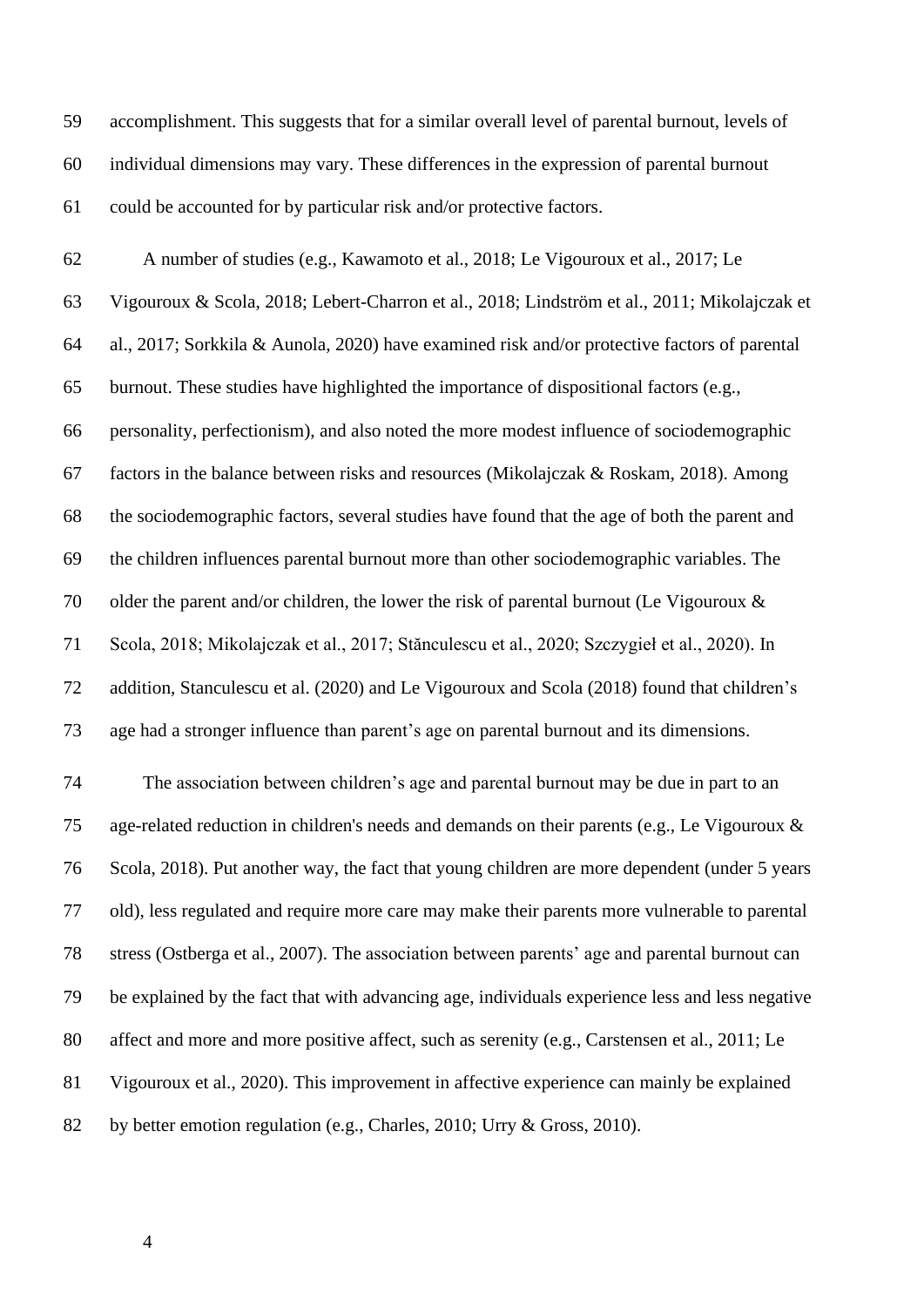Although many studies have focused on the overall parental burnout score, it is important to note that the influence of age on parental burnout seems to vary across the three dimensions (e.g., Le Vigouroux & Scola, 2018; Stănculescu et al., 2020). For example, the older the children (more than about 5-6 years), the less emotionally exhausted their parents are (Le Vigouroux & Scola, 2018; Stănculescu et al., 2020; Szczygieł et al., 2020), but the greater their lack of parental accomplishment (Le Vigouroux & Scola, 2018). It should be noted that children's age appears to be only weakly related to emotional distancing (Le Vigouroux & Scola, 2018). In addition, the older the parents, the less they report emotional exhaustion (Le Vigouroux & Scola, 2018; Stănculescu et al., 2020; Szczygieł et al., 2020) and the more they report a lack of parental accomplishment (Le Vigouroux & Scola, 2018). In other words, young age can be both a risk factor for emotional exhaustion and a protective factor for lack of parental accomplishment.

 The objective of the present study was to highlight interindividual differences in the expression of parental burnout by identifying profiles based on levels of the three dimensions, and more particularly by examining the influence of parent's age and children's mean age. Parents do not need to have high scores on all three dimensions to be identified as being in parental burnout, and we would therefore expect parents in or at risk of parental burnout to differ on their expression of these dimensions. First, based on the evidence set out below, namely the profiles of parental burnout identified by Hansotte et al. (2021) and the independence between emotional exhaustion and lack of parental accomplishment demonstrated by Blanchard et al. (2021), we expected to find different profiles of parental burnout, determined mainly by the levels of emotional exhaustion and lack of parental accomplishment. Second, we hypothesized that interindividual differences in levels of parental burnout dimensions are correlated with parent's age and, more especially, with children's mean age.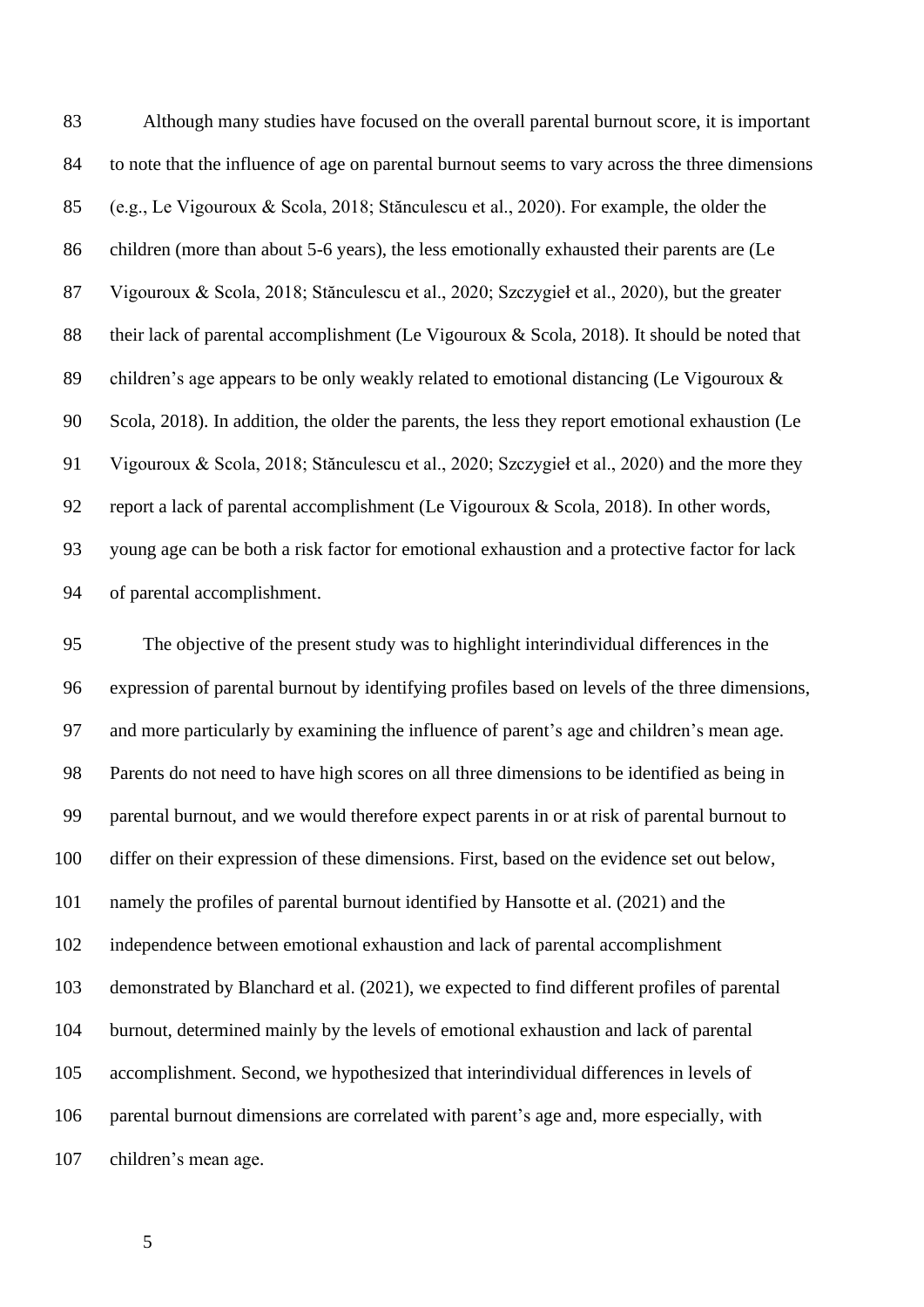# **Method**

# **Participants**

| 110 | There were two inclusion criteria: parent aged over 18 years, and all children aged under                   |
|-----|-------------------------------------------------------------------------------------------------------------|
| 111 | 18 years, with at least one living at home. The sample consisted of 2160 French-speaking                    |
| 112 | parents (including 278 fathers), aged 20-59 years ( $M = 38.29$ years, $SD = 7.41$ years).                  |
| 113 | Participants had between 1 and 7 children ( $M = 2.16$ children), aged 0-17 years ( $M = 3.48$              |
| 114 | years, $SD = 2.51$ years), with 1.63 children living at home on average ( $SD = .85$ ). Regarding           |
| 115 | marital status, most of the parents in our sample were in a couple (81.90%).                                |
| 116 | <b>Measure</b>                                                                                              |
| 117 | Parents provided sociodemographic information about their sex, age, the number of                           |
| 118 | children they had, their family type (i.e., single or couple), the number of children living at             |
| 119 | home, and the age and sex of their children.                                                                |
| 120 | Parental burnout was probed with the Parental Burnout Inventory (PBI; Roskam et al.,                        |
| 121 | 2017). The PBI contains 22 items: eight assessing emotional exhaustion (e.g., "When I think                 |
| 122 | about my parental role, I feel like I'm at the end of my rope"); eight emotional distancing                 |
| 123 | (e.g., "I can no longer show my children how much I love them"), and six parental                           |
| 124 | accomplishment and efficacy (e.g., "I accomplish many worthwhile things as a parent"                        |
| 125 | (reversed)). All items are rated on the same 7-point scale: 0 (Never), 1 (A few times a year or             |
| 126 | less), $2$ (Once a month or less), $3$ (A few times a month), $4$ (Once a week), $5$ (A few times a         |
| 127 | week), and 6 ( <i>Every day</i> ). Total and factor scores are obtained by summing the appropriate          |
| 128 | item scores, with higher scores indicating greater burnout (parental accomplishment items are               |
| 129 | therefore reverse-scored). In our sample, the internal consistency indices for the three parental           |
| 130 | burnout dimensions were satisfactory (emotional exhaustion: $\alpha = .93$ ; emotional distancing: $\alpha$ |
| 131 | = .82; and lack of parental accomplishment: $\alpha$ = .87).                                                |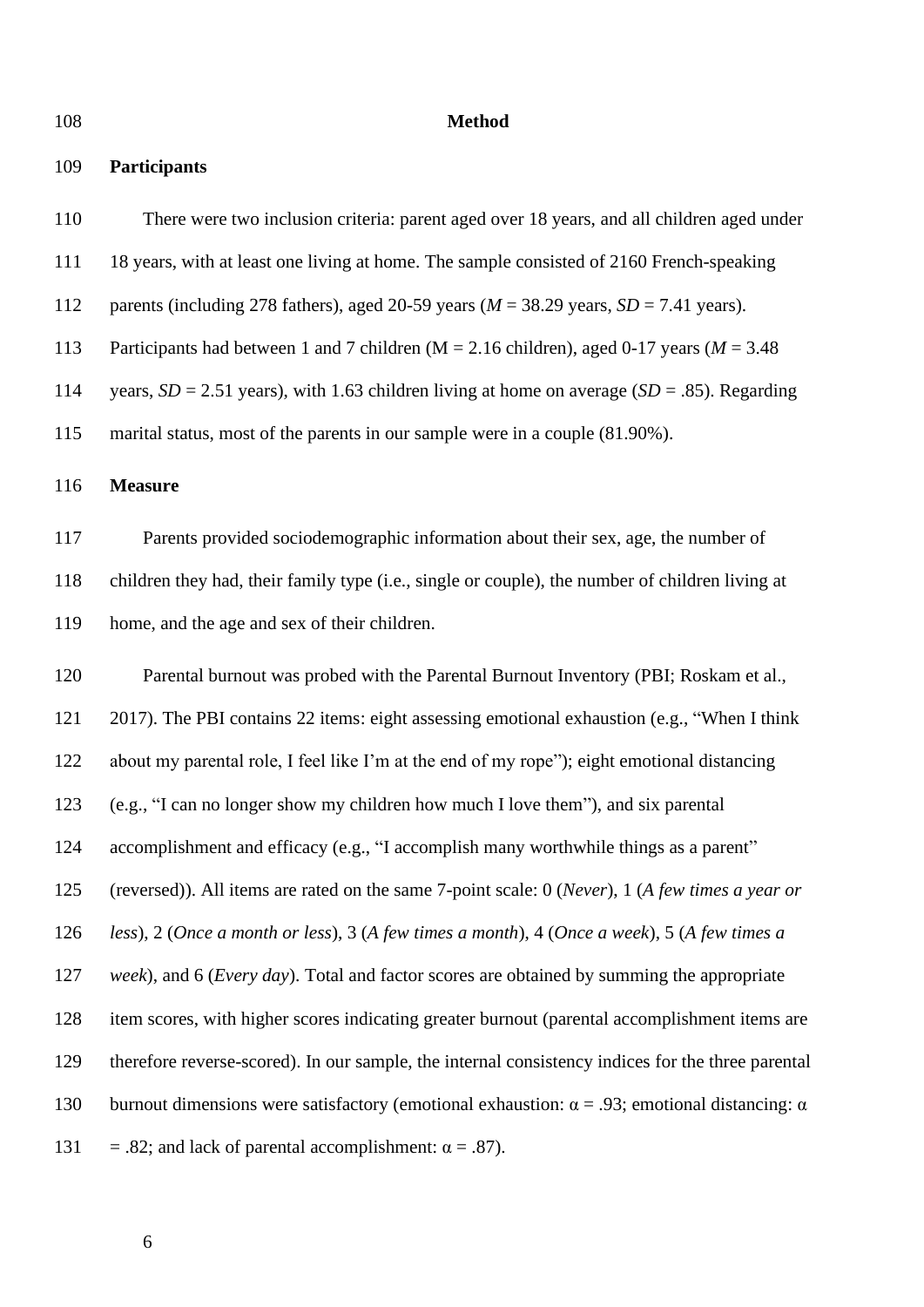#### **Procedure**

 Participants responded to an online questionnaire posted by the investigators on various social media platforms (e.g., Facebook), as well as on their personal social media accounts. Informed consent was obtained from each participant prior to participation. Following completion of the questionnaires, a contact person was made available to participants via a psychologist involved in conducting the study.

**Statistics**

 First, we calculated the mean age (and standard deviation) of each parent's children. Next, we conducted mean comparisons (with Mann-Whitney test) of parent's sex and marital status and calculated these variables' effect sizes (rank biserial correlation) for parental burnout and its dimensions.

 Second, in order to identify profiles of parental burnout, we performed cluster analyses using the mclust R package (Scrucca et al., 2016) on raw and standardized data. The choice of cluster number was based on the Bayesian information criterion (BIC). We then ran an analysis of variance to relate the profiles to children's mean age. Finally, we calculated parents' relative levels of the three parental burnout dimensions to explore the idea of individual differences in these relative levels and their correlations with children's mean age. Third, we ran a series of analyses to study the relationships between the dimensions of parental burnout and the age of parents and children. Spearman correlation analyses on the whole sample were used to highlight links between parent's and children's mean ages, parental burnout, and each of the three dimensions. We then carried out an EBICglasso network estimation on standardized data, which simultaneously considered all the relationships between our studied variables. Building a network model allowed us to generate more parsimonious results than with simple correlations. To quantify the importance of each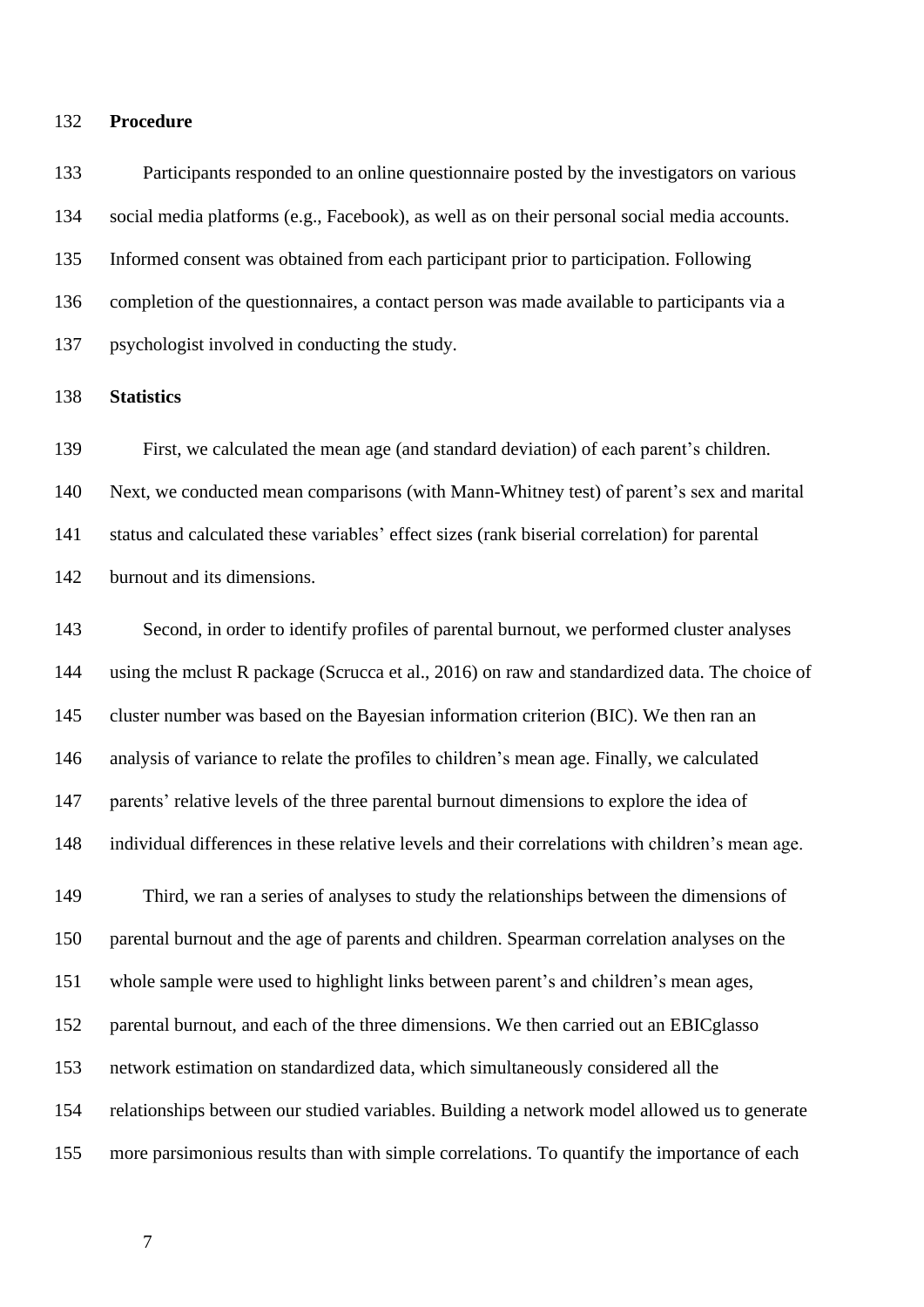node in the network, we calculated three centrality measures (betweenness, closeness, and strength) per variable. Higher influence values would indicate greater centrality and therefore greater importance in the network. These analyses were performed using JASP software. Using the bnlearn R package (Scutari, 2010), we computed a directed acyclic graph (DAG), in order to estimate a directed model of the relationship between children's mean age and parental burnout dimensions. Finally, to estimate the nonlinear influence of parent's age and children's mean age (and the interaction between the two), we calculated generalized additive models (GAMs; Wood, 2016) with the tensor function.

#### **Results**

# **Prevalence of parental burnout and demographic analysis**

 According to Mikolajczak and Roskam (2017)'s classification, 1092 participants (47.75% of our sample) were not in parental burnout (score equal to or below 27), 520 parents (22.73%) had a low risk of parental burnout (score between 28 and 40), 351 parents (15.43%) had a moderate risk of parental burnout (score between 41 and 54), 195 parents (8.53%) had a high risk of parental burnout (score between 55 and 67), and 125 parents (5.47%) were in parental burnout (score above 67).

 Results of the descriptive analyses are set out in Table 1. These highlighted several differences in demographic variables. Regarding parent's sex, fathers were slightly older on average than mothers, and their children were on average very slightly older than the mothers' children. Sex did not significantly explain any difference in parental burnout, but mothers had a slightly higher level of parental burnout (in particular emotional exhaustion) than fathers. Concerning marital status, single parents were slightly older than parents in couples, and their children were slightly older on average. They also had slightly fewer children with slightly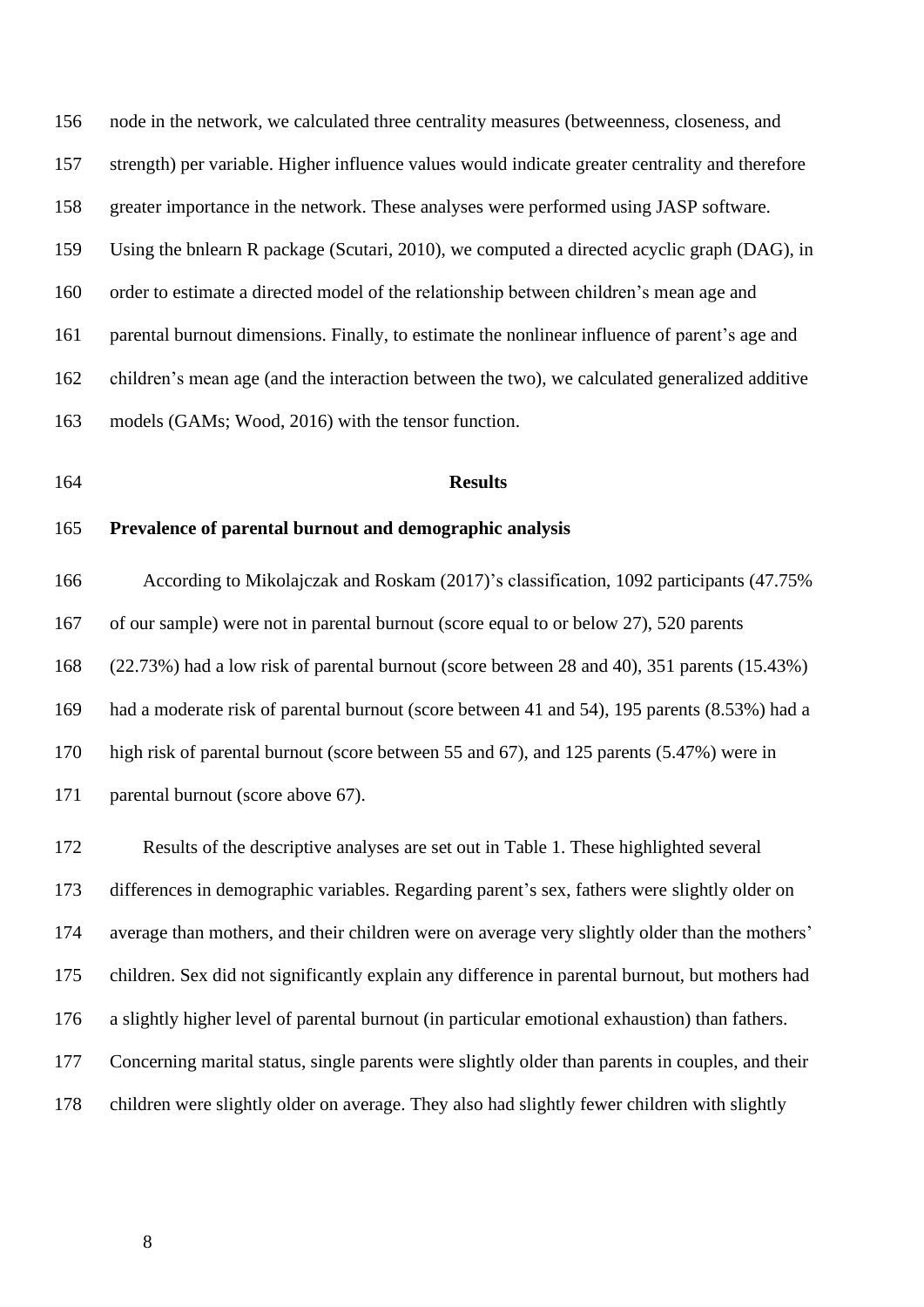smaller age gaps between siblings. In addition, parents in couples experience very slightly more emotional exhaustion than single parents.

# **Insert here Table 1**

 As expected, analysis of the correlations between sociodemographic variables and parental burnout and its dimensions revealed several weak associations between demographic variables and parental burnout. However, as expected, children's mean age was more closely related than other sociodemographic variables to dimensions of parental burnout (Table 2). It should be noted that the total burnout score was independent of children's mean age, but was negatively and weakly correlated with emotional exhaustion, and positively correlated with lack of parental accomplishment. Number of children, parent's age, and standard deviation of children's age did not seem to be associated (or only very weakly so) with parental burnout and its dimensions, even though parent's age was very strongly correlated with children's mean age (*r* = .70, *p* < .001).

#### **Insert Table 2 about here**

# **Cluster analysis**

 Based on the BIC, we created a five-cluster model (see Fig. 1). The first cluster contained parents who were not in parental burnout (7.69% of our sample). The second cluster (29.39% of our sample) contained parents who were at low risk of parental burnout, with slightly higher emotional exhaustion, emotional distancing, and lack of parental accomplishment scores than parents in the previous cluster. The third cluster (6.90% of our sample) contained parents who could be defined as inefficient, with a relatively high lack of parental accomplishment score, a moderate emotional distancing score, and a relatively low emotional exhaustion score (i.e., like that of the second cluster). The fourth and largest cluster (25.04% of the sample) contained parents who could be identified as emotionally exhausted, with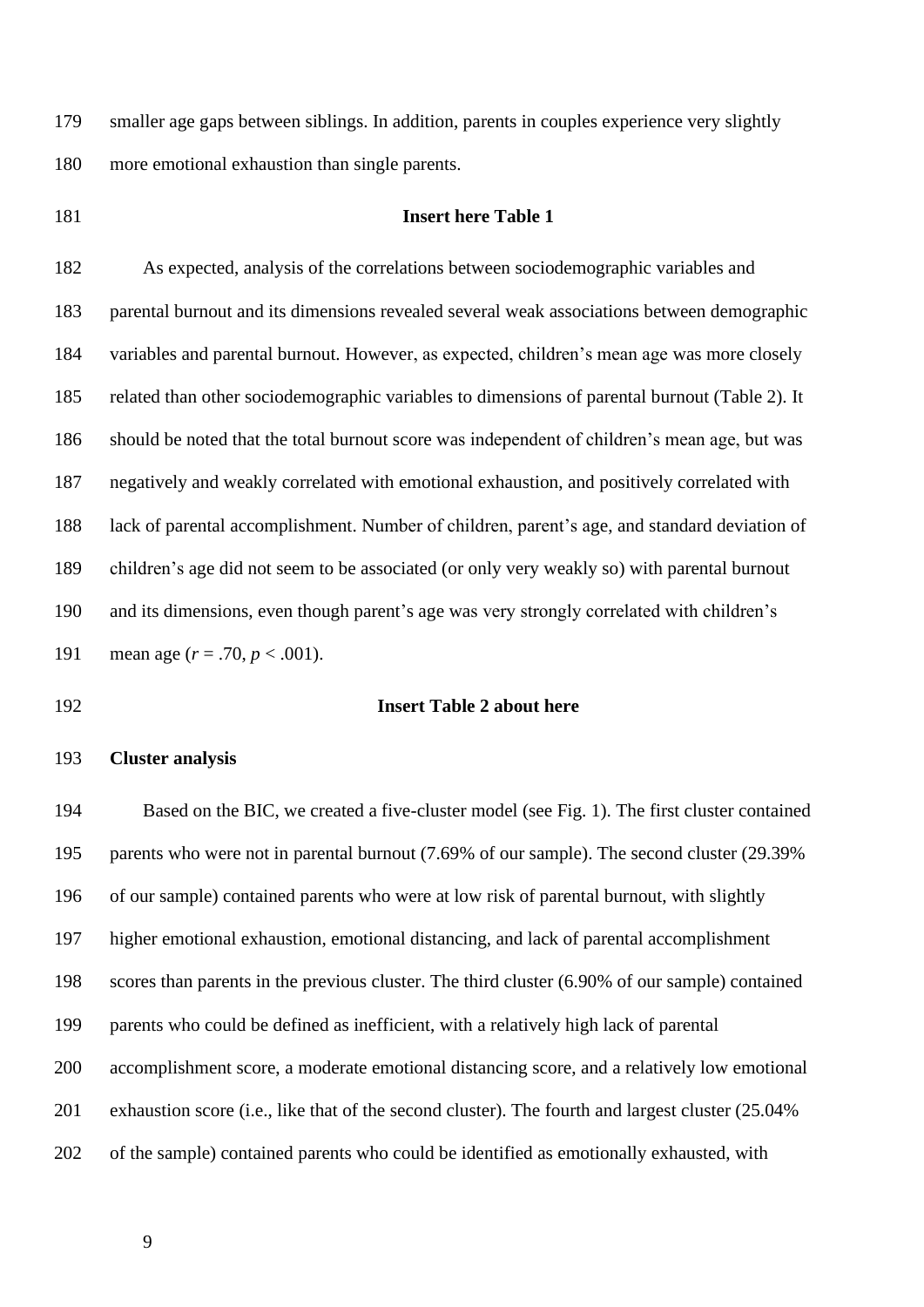| 203 | moderate emotional distancing and lack of parental accomplishment scores, and quite high          |
|-----|---------------------------------------------------------------------------------------------------|
| 204 | emotional exhaustion scores. Finally, the fifth cluster (10.97% of our sample, so slightly less   |
| 205 | than the parents identified as being at a high risk of burnout in the previous section) contained |
| 206 | parents in parental burnout, with high scores on all three parental burnout dimensions.           |
| 207 | <b>Insert Figure 1 about here</b>                                                                 |
| 208 | Following the identification of these clusters, we calculated the children's mean age for         |
| 209 | each cluster (Fig. 4). Results showed that children's mean age varied between 3 and 4 years,      |
| 210 | with relatively large standard deviations in each cluster. Exhausted parents had slightly         |
| 211 | younger children than inefficient parents.                                                        |
| 212 | <b>Insert Figure 2 about here</b>                                                                 |
| 213 | <b>Relative levels</b>                                                                            |
| 214 | The cluster analysis depended on the absolute levels of emotional exhaustion, emotional           |
| 215 | distancing and lack of parental accomplishment, but we also examined the relative levels for      |
| 216 | each individual, independently of the overall level of parental burnout, and looked for           |
| 217 | correlations between these relative levels and children's mean age. Results revealed that         |
| 218 | children's mean age was moderately correlated with the relative level of emotional exhaustion     |
| 219 | $(r = -.31, p < .001)$ and weakly correlated with the relative levels of emotional distancing     |
| 220 | $(r=.18, p < .001)$ and lack of parental accomplishment $(r=.19, p < .001)$ .                     |
| 221 | Correlations between parental burnout dimensions and children's mean age                          |
| 222 | Results showed that the three dimensions of parental burnout were positively and                  |
| 223 | moderately correlated with each other (Table 2). The one exception was for emotional              |
| 224 | exhaustion and lack of parental accomplishment, which were only weakly correlated,                |
| 225 | especially in the network analysis (Fig. 3). This may mean that parents may be either             |
| 226 | exhausted and distant or distant and inefficient. Children's mean age was correlated with all     |
|     |                                                                                                   |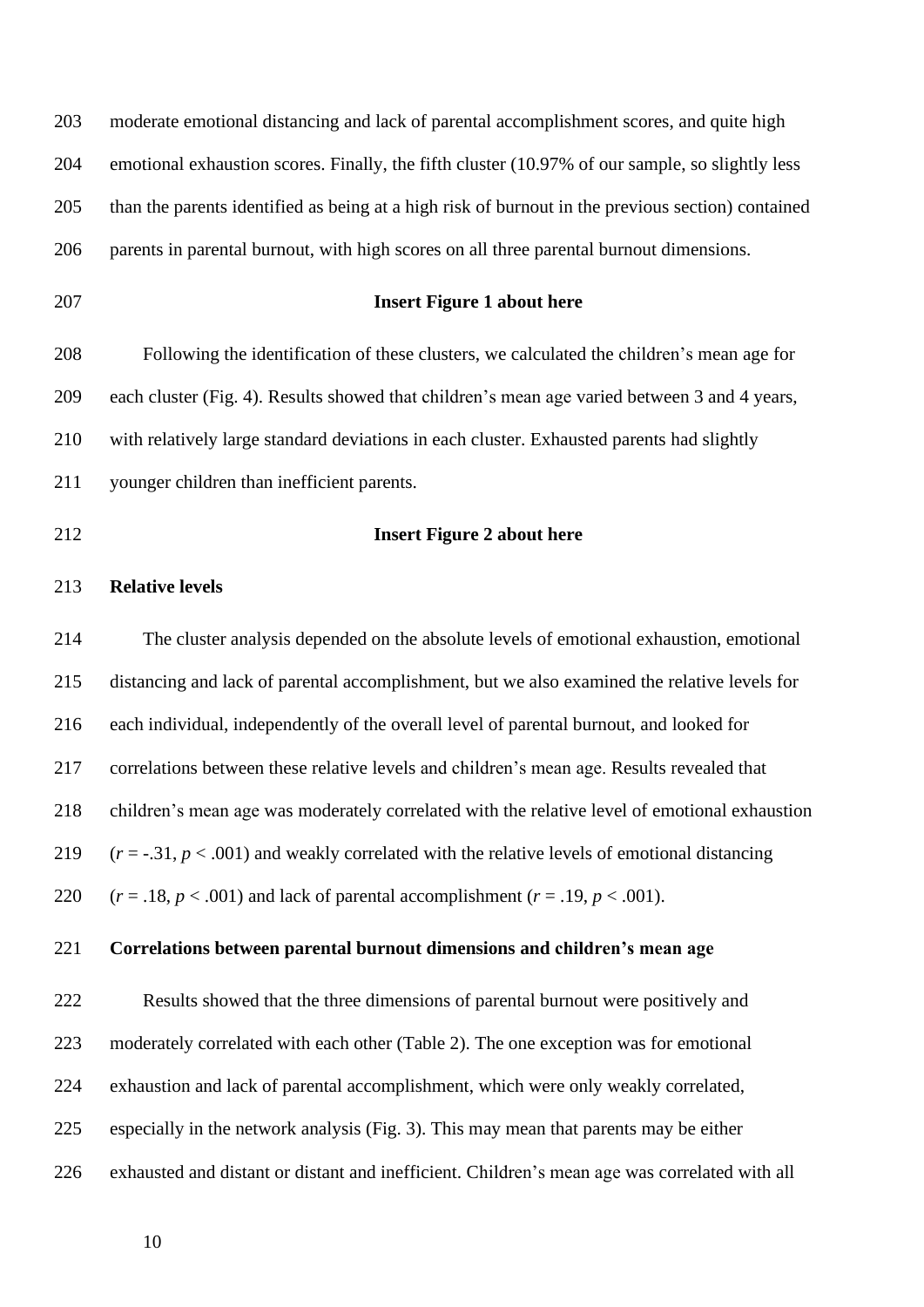three parental burnout dimensions. The higher the children's mean age, the less emotional exhaustion reported by their parents, and the greater the parents' emotional distancing and feeling of being inefficient. It should be noted that these relationships, albeit significant, remained weak.

# **Insert Figure 3 & Table 3 about here**

 Network analysis revealed strong centrality of emotional distancing relative to emotional exhaustion and lack of parental accomplishment (Table 3). The centrality of emotional distancing was also found in the DAG (Fig. 4). Edges present in Figure 2 were retained, as they were significant. Structurally, emotional exhaustion emerged at the top of the DAG. Emotional exhaustion and children's mean age directly influenced emotional distancing, which then directly influenced lack of parental accomplishment.

#### **Insert Figure 4 about here**

#### **Nonlinear relationship**

 To be more precise and to test the nonlinear effect of age, we estimated GAMs to explain parental burnout and its three dimensions as a function of parent's age, children's mean age and standard deviation, and the interaction between parent's age and children's mean age. The parameters of each model are set out in Table 4. Like the correlations indicated above, the GAMs showed that a) the variable that best explained the different dimensions of parental burnout was children's mean age, b) children's mean age explained some of the variance in the three dimensions, but not the overall level of parental burnout, and c) the interaction between parent's age and children's mean age explained more variance in each dimension.

# **Insert Table 4 & Figure 2 about here**

 To more accurately identify the interaction between parent's age and children's mean age, we produced graphical representations of GAMs explaining emotional exhaustion,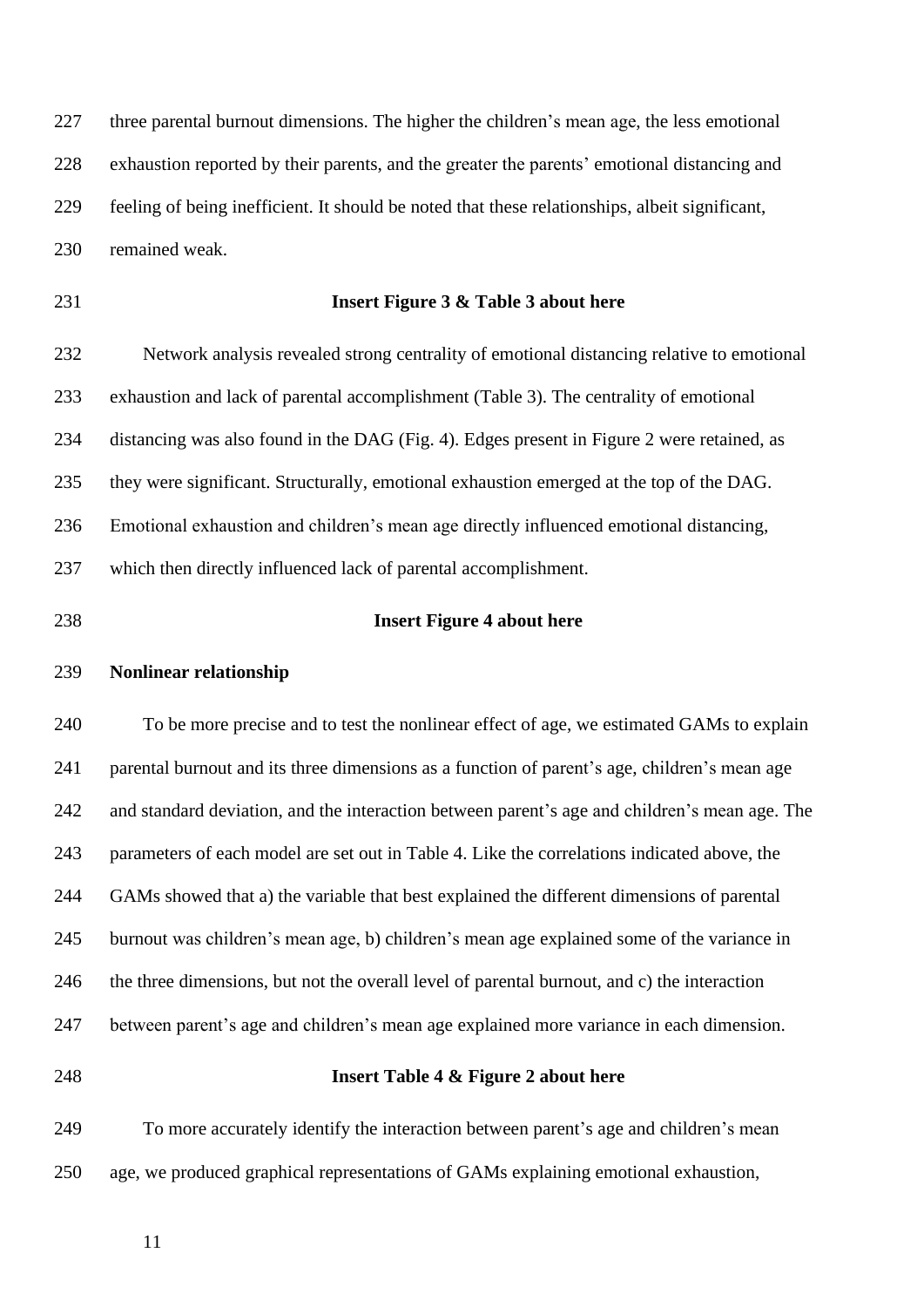emotional distancing, and lack of parental accomplishment (Fig. 2). Results showed that a) young parents of young children (parents aged 20-35 years with children under 5 years) were at greater risk of emotional exhaustion than other parents, b) and younger parents with older children or teenagers (parents aged 25-40 years and with children aged 7-17 years) were more at risk of emotional distancing. Regarding lack of parental accomplishment, older parents (over 45 years) with children (mean age 5 years) or teenagers (mean age over 14 years) were more at risk than younger parents or parents with infants or children aged around 10 years.

# **Discussion**

 The present study, carried out among a large sample of French-speaking parents, had two main objectives: The first was to highlight interindividual differences in the expression of parental burnout by studying relative levels of each of its three dimensions (i.e., emotional exhaustion, emotional distancing, and lack of parental accomplishment), and identifying different profiles. The second was to investigate the influence of children's mean age on differences in parental burnout. To our knowledge, few studies have investigated relative levels of these dimensions, and the one study to have identified parental burnout profiles (Hansotte et al., 2021) did not take an interest to look for age-related differences.

 Our results highlighted the centrality of emotional distancing in the structure of parental burnout. This is consistent with Blanchard et al. (2021), who also highlighted the major role of emotional distancing in the network of parental burnout dimensions. However, in contrast to this study, our results showed that it is emotional exhaustion and not emotional distancing that plays the entry role in parental burnout. One possible interpretation is that emotional exhaustion places parents at risk of parental burnout and leads to emotional distance. This in turn leads to lack of parental accomplishment, which places parents in actual parental burnout (see also: Hansotte et al., 2021). This interpretation of our results is consistent with the literature on occupational burnout, but needs to be confirmed by a longitudinal study.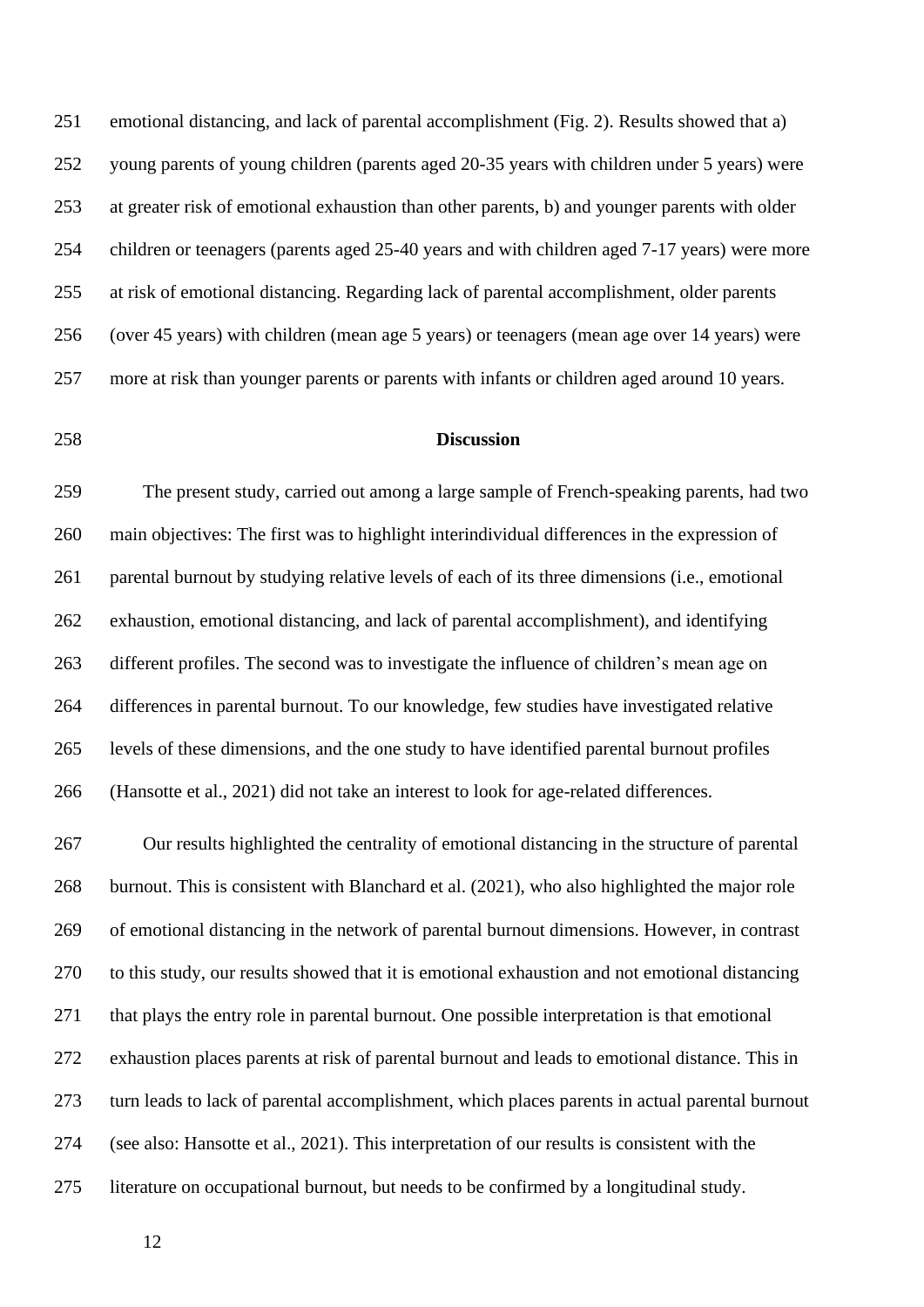#### **Profiles**

 The current study identified five profiles of parents, as did Hansotte et al. (2021), based on scores on the three parental burnout dimensions. The percentage of parents who were in parental burnout (fifth cluster; i.e., 10.97%) is strongly consistent with Roskam et al. (2017) and Sànchez-Rodriguez et al. (2019), as well as with Hansotte et al. (2021)'s emotionally exhausted and distant and burned out profiles, taken together. By contrast, the proportions of inefficient parents (third cluster, characterized by a moderate lack of parental accomplishment, average emotional distancing, and low emotional exhaustion) and exhausted parents (fourth cluster, characterized by moderate emotional exhaustion, and average emotional distancing and lack of parental accomplishment) were higher in our study than in Hansotte et al. (2021) (i.e., 16.9% vs. 9%, and 25.4% vs. 20.06%). Finally, we found two profiles (i.e., *not in parental burnout* and *low risk of parental burnout*) that seemed to represent parents who were not in burnout, whereas Hansotte et al (2021) identified only one profile. In addition, parents with the exhausted profile seemed to have younger children than either burned out or inefficient parents.

#### **Age-related differences**

 Children's mean age did not explain the overall level of parental burnout, but was the main sociodemographic variable explaining the variance of the different dimensions of parental burnout. More specifically, children's mean age explained about 3% of the variance in each dimension of parental burnout, and contrary to what was expected, parents' age explained very little variance. Given that parental burnout is broadly explained by parental dispositional variables, this is an interesting percentage for a single demographic variable. It is possible that the developmental demands of parenting play a more important role than the emotional regulation skills developed by parents. The results of correlations and GAMs showed that the younger the children (especially under 5 years), the more likely parents were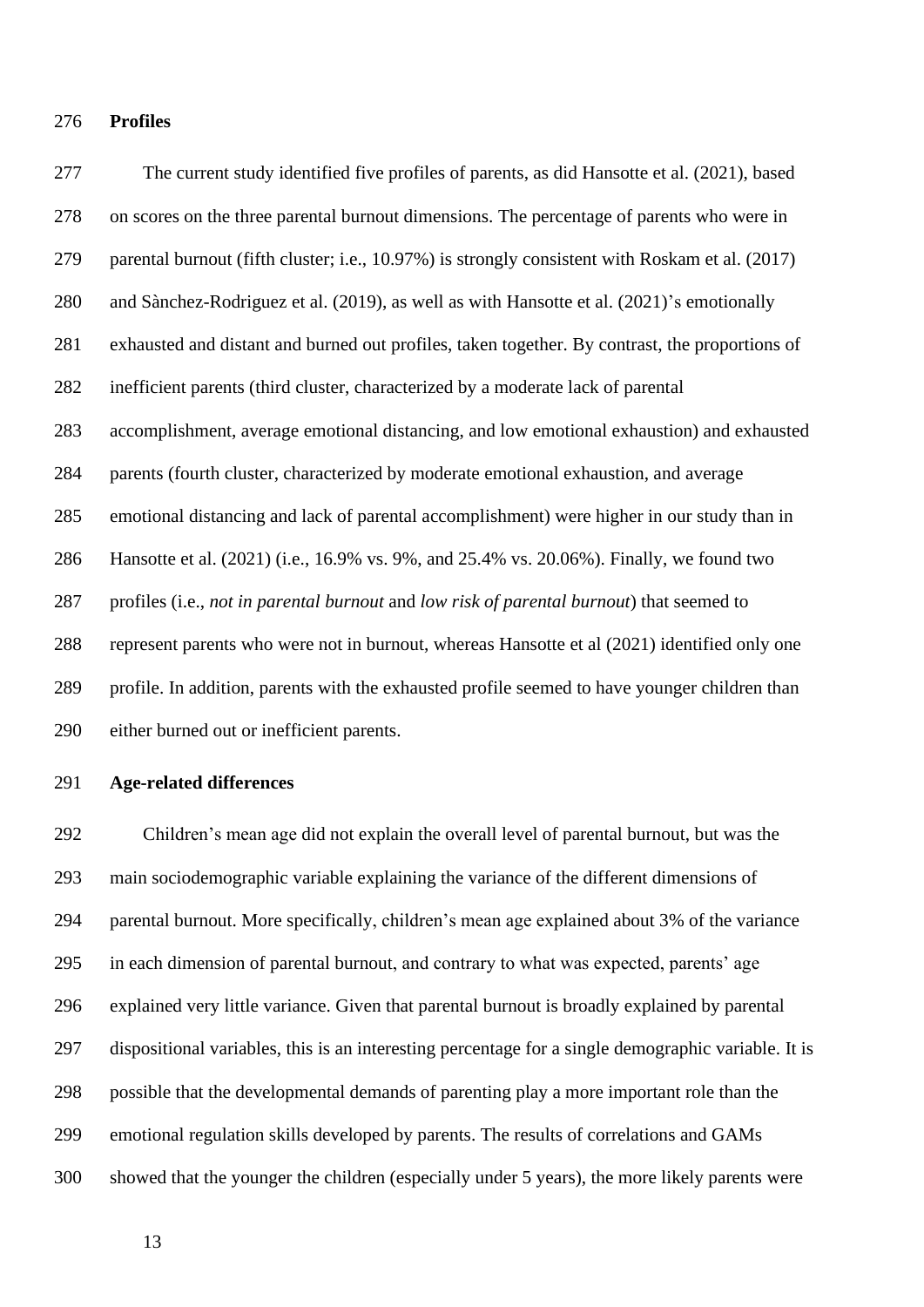to experience emotional exhaustion. This risk was even higher if the parent was also young (under 35 years). This result is consistent with the literature (Le Vigouroux & Scola, 2018; Stănculescu et al., 2020; Szczygieł et al., 2020). Conversely, the older the children (especially those over 7 years), the more likely parents were to become emotionally distanced. The increase of this emotional distance can be explained by the socio-emotional development of children. Indeed, during infancy parents play a fundamental role in the emotional regulation (Kopp, 1982) inducing a strong emotional proximity between them and their children. It is possible that the development of children's self-regulation capacities and identity induce a more or less pronounced reduction in the emotional distance between parents and children. In addition, parents who were most at risk of lack of parental accomplishment were those over 45 years of age who had children aged around 5 years or over 14 years. It is possible that these ages mark important transitions in the relationship between parents and children. As parents adapt their behaviors to developmental transitions (identity building, empowerment), some parents may experience these changes as challenging their parenting role and the accomplishment they derive from it.

# **Implications**

 These results are particularly interesting, because they support the idea that professionals should adapt their interventions according to the children's mean age and the profile of parental burnout. Given that our results show that it is young parents with young children who are most at risk of emotional exhaustion, it would be interesting to be able to carry out prevention campaigns among this demographic. Furthermore, our results show that there is a risk of parental burnout if the emotional exhaustion felt by the parent lasts over time and leads to emotional distancing from the children. If the onset of parental burnout does indeed begin with a state of emotional exhaustion, it is important to be able to develop interventions that can deal with this dimension. Wanting to do too much can result in parents using up all their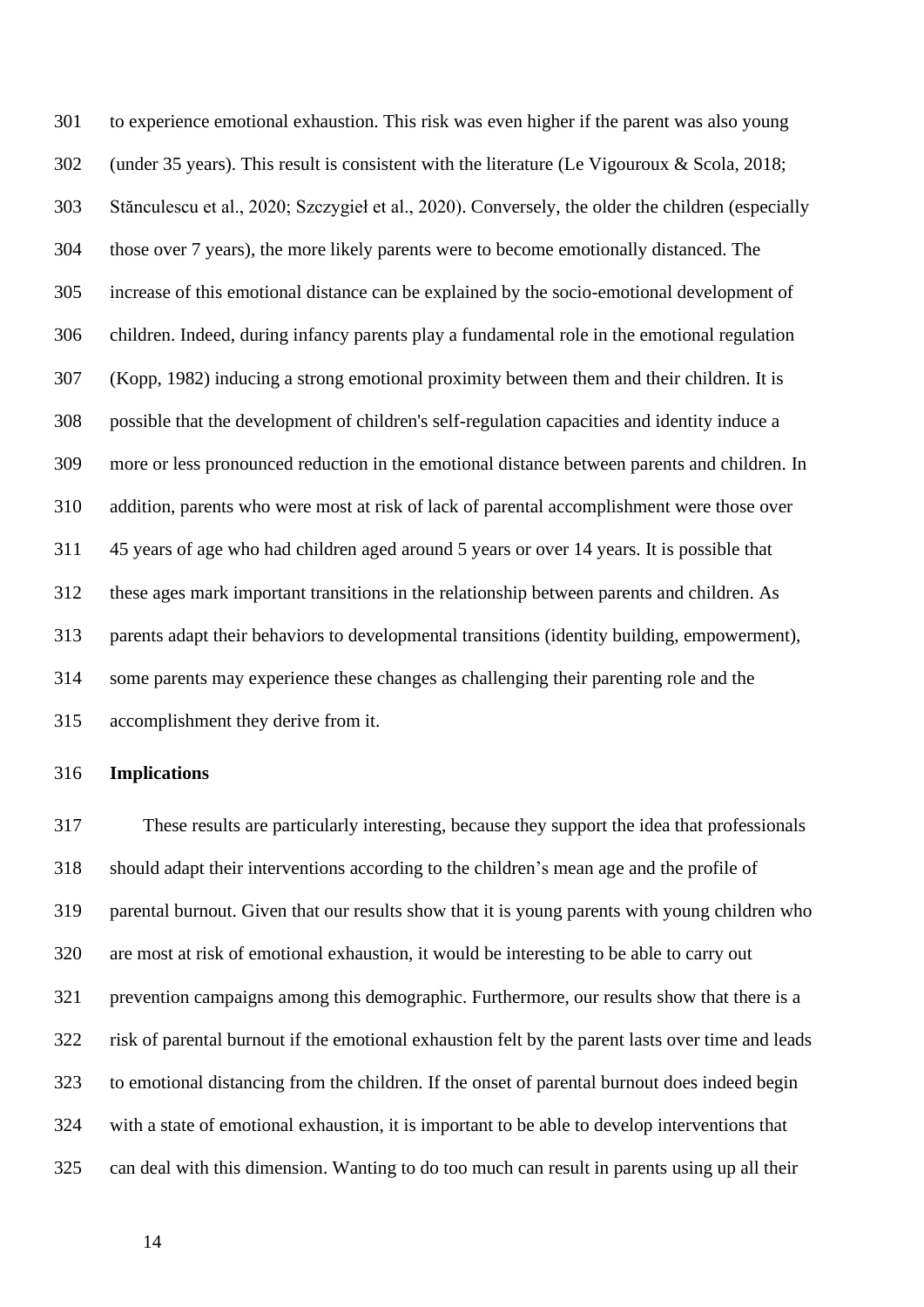resources in a vain attempt to achieve their unattainable goals. It is therefore important to work on parents' representations and ways of increasing their resources, and to engage in prevention, in order to avoid these at-risk parents going into full-blown parental burnout. This is an important social issue, as parental burnout is a syndrome that can have very harmful consequences for parents, their couple, and their children (e.g., Mikolajczak et al., 2018). It is therefore important to intervene as soon as the first signs of emotional exhaustion appear.

#### **Limitations and perspectives**

 This study had two main limitations that lead us to interpret the results with caution. The first limitation was its cross-sectional design. As indicated above, our results and interpretations need to be confirmed by a longitudinal study, which would allow us to confirm the order in which the different dimensions of parental burnout emerge, as well as the changes they undergo and their interactions (and possible feedback loops) over time. The second limitation was our failure to consider certain sociodemographic variables (e.g., family's socioeconomic status, parent's education level) and parental dispositions (e.g., personality traits, emotional competence, attachment).

#### **Conclusion**

 Our results, based on cross-sectional data, showed that systematically adopting a global approach to parental burnout may prevent the identification of specific relationships among dimensions, and even contrasting levels. Concerning the structure and emergence of parental burnout, emotional exhaustion appeared to trigger the onset of parental burnout, with emotional distancing playing a central role in the transition from exhausted parent to burned- out parent. Having younger children was found to be a risk factor for emotional exhaustion, while having older children was a risk factor for emotional distancing and thence lack of parental accomplishment. Further research is needed to confirm and further clarify these temporal relations between parental burnout dimensions.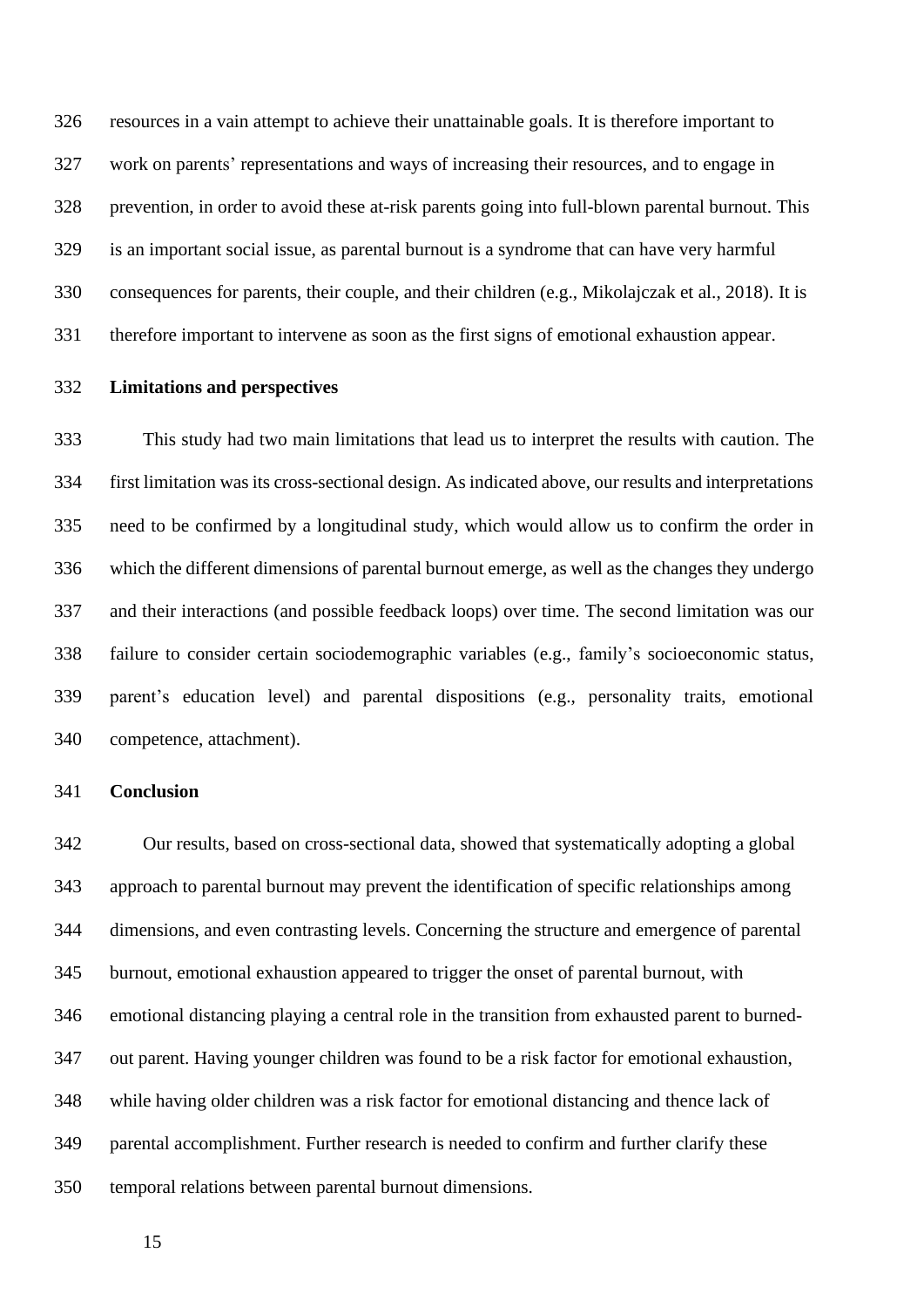| 351 | <b>Declaration of Conflicting Interests</b>                                             |
|-----|-----------------------------------------------------------------------------------------|
| 352 | The author(s) declared no potential conflicts of interest with respect to the research, |
| 353 | authorship, and/or publication of this article.                                         |
| 354 | <b>Data Availability Statement</b>                                                      |
| 355 | Authors agree to make data and materials supporting the results or analyses presented   |
| 356 | here available upon reasonable request.                                                 |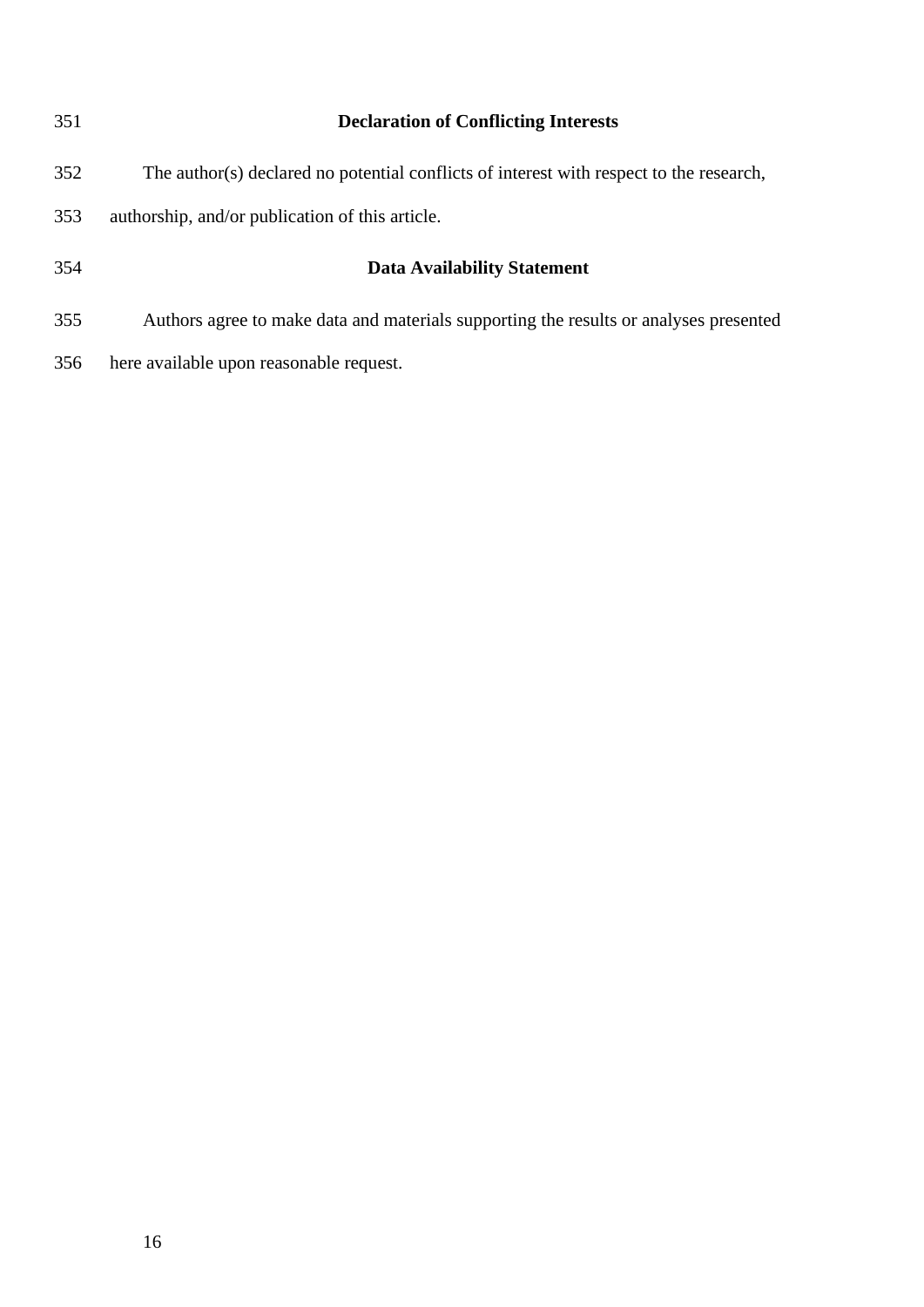| 357 | <b>References</b>                                                                             |
|-----|-----------------------------------------------------------------------------------------------|
| 358 | Blanchard, M. A., Roskam, I., Mikolajczak, M., & Heeren, A. (2021). A network approach to     |
| 359 | Child<br>Abuse<br>Neglect,<br>III,<br>104826.<br>parental<br>burnout.<br>and                  |
| 360 | https://doi.org/10.1016/j.chiabu.2020.104826                                                  |
| 361 | Carstensen, L. L., Turan, B., Scheibe, S., Ram, N., Ersner-Hershfield, H., Samanez-Larkin, G. |
| 362 | R., Brooks, K. P., & Nesselroade, J. R. (2011). Emotional experience improves with age:       |
| 363 | Evidence based on over 10 years of experience sampling. <i>Psychology and Aging</i> , 26(1),  |
| 364 | 21-33. https://doi.org/10.1037/a0021285                                                       |
| 365 | Charles, S. T. (2010). Strenght and vulnerability intergration (SAVI): A model of emotional   |
| 366 | adulthood.<br>1068-1091.<br>well-being<br>Psychological<br>Bulletin,<br>$136(6)$ ,<br>across  |
| 367 | https://doi.org/10.1037/a0021232                                                              |
| 368 | Hansotte, L., Nguyen, N., Roskam, I., Stinglhamber, F., & Mikolajczak, M. (2021). Are all     |
| 369 | Burned Out Parents Neglectful and Violent? A Latent Profile Analysis. Journal of Child        |
| 370 | and Family Studies, 30(1), 158-168. https://doi.org/10.1007/s10826-020-01850-x                |
| 371 | Kawamoto, T., Furutani, K., & Alimardani, M. (2018). Preliminary validation of Japanese       |
| 372 | version of the parental burnout inventory and its relationship with perfectionism. Frontiers  |
| 373 | in Psychology, 9, 970. https://doi.org/10.3389/fpsyg.2018.00970                               |
| 374 | Kopp, C. B. (1982). Antecedents of self-regulation: A developmental perspective.              |
| 375 | Developmental Psychology, 18(2), 199-214. https://doi.org/10.1037/0012-1649.18.2.199          |
| 376 | Le Vigouroux, S., Dauvier, B., & Congard, A. (2020). Nonlinear Age-Related Differences in     |
| 377 | Affect<br>Affective<br>Variation<br>Daily<br>Life.<br>in<br>Current<br>Psychology.<br>and     |
| 378 | https://doi.org/10.1007/s12144-020-00743-y                                                    |
| 379 | Le Vigouroux, S., & Scola, C. (2018). Differences in parental burnout: Influence of           |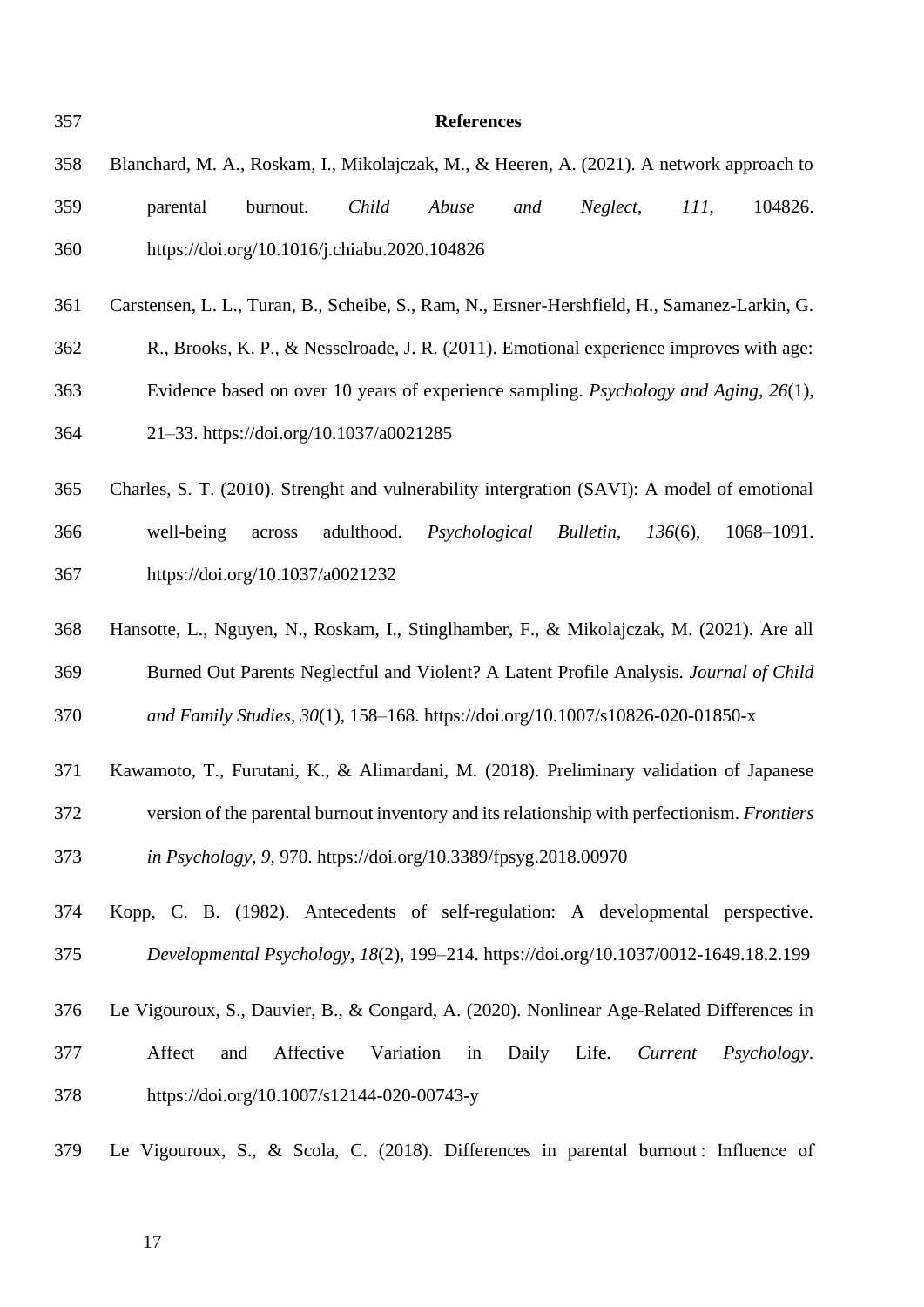- demographic factors and personality of parents and children. *Frontier*, *9*, 887. https://doi.org/10.3389/fpsyg.2018.00887
- Le Vigouroux, S., Scola, C., Raes, M.-E., Mikolajczak, M., & Roskam, I. (2017). The big five personality traits and parental burnout: Protective and risk factors. *Personality and Individual Differences*, *119*, 216–219. https://doi.org/10.1016/j.paid.2017.07.023
- Lebert-Charron, A., Dorard, G., Boujut, É., & Wendland, J. (2018). Maternal burnout syndrome: Contextual and psychological associated factors. *Frontiers in Psychology*, *9*, 885. https://doi.org/10.3389/fpsyg.2018.00885
- Lindström, C., Åman, J., & Lindahl Norberg, A. (2011). Parental burnout in relation to
- sociodemographic, psychosocial and personality factors as well as disease duration and
- glycaemic control in children with Type 1 diabetes mellitus. *Acta Paediatrica*, *100*(7),
- 1011–1017. https://doi.org/10.1111/j.1651-2227.2011.02198.x
- Mikolajczak, M., Brianda, M.-E., Avalosse, H., & Roskam, I. (2018). Consequences of parental

burnout: Its specific effect on child neglect and violence. *Child Abuse and Neglect*, *80*,

- 
- 134–145. https://doi.org/10.1016/j.chiabu.2018.03.025
- Mikolajczak, M., Raes, M.-E., Avalosse, H., & Roskam, I. (2017). Exhausted Parents: Sociodemographic, Child-Related, Parent-Related, Parenting and Family-Functioning Correlates of Parental Burnout. *Journal of Child and Family Studies*, *26*(10), 1–13. https://doi.org/10.1007/s10826-017-0892-4
- Mikolajczak, M., & Roskam, I. (2017). *Le burn-out parental : L'éviter et s'en sortir*. Odile Jacob.
- Mikolajczak, M., & Roskam, I. (2018). A theoretical and clinical framework for parental burnout: The balance between risks and resources (BR 2). *Frontiers in Psychology*, *9*, 886.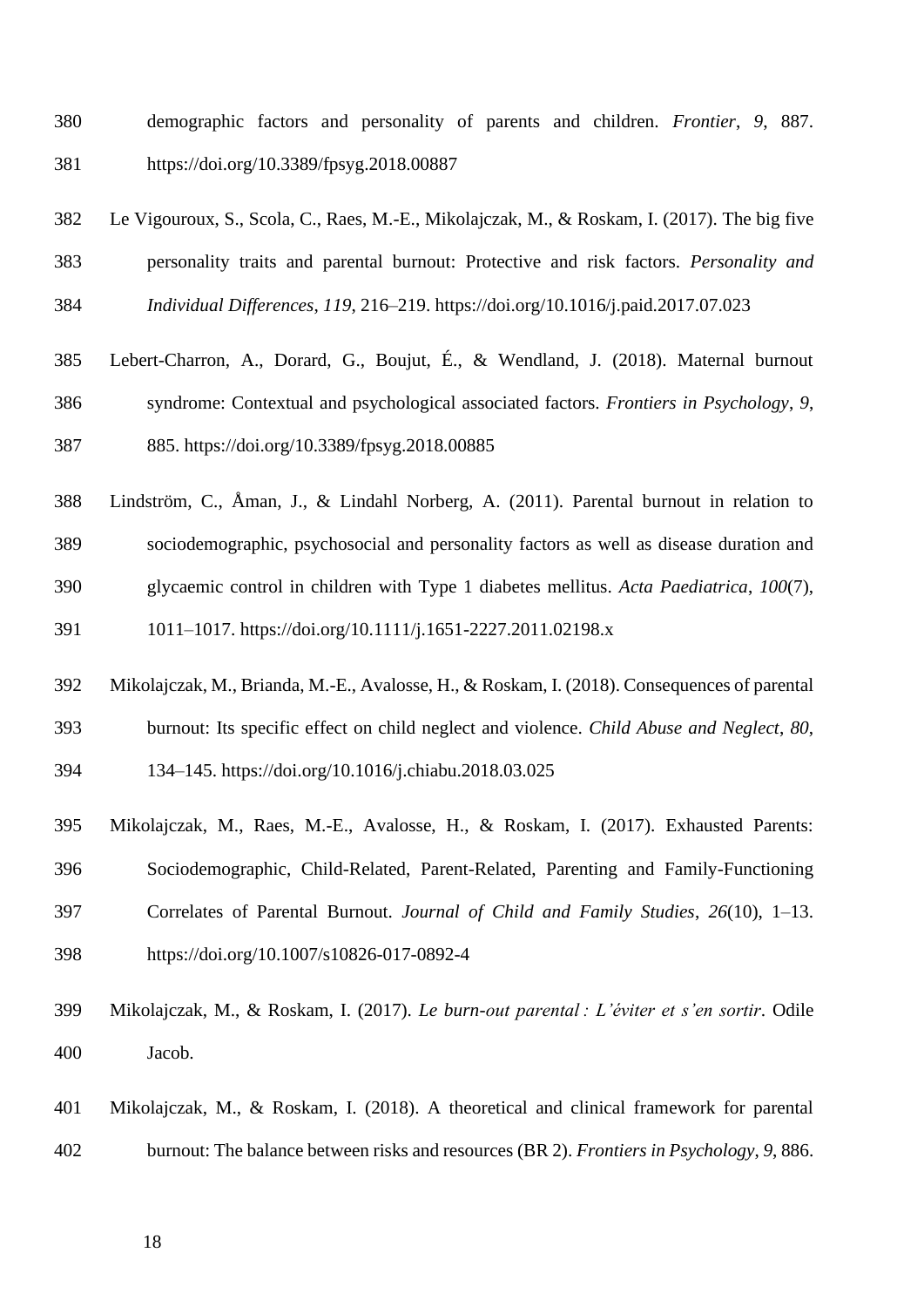https://doi.org/10.3389/fpsyg.2018.00886

- Ostberga, M., Hagekullb, B., & Hagelin, E. (2007). Stability and Prediction of Parenting Stress. *Infant and Child Development*, *16*, 207–223. https://doi.org/10.1002/icd.516
- Procaccini, J., & Kiefaber, M. W. (1983). *Parent Burnout*. Doubleday & Company, Inc.
- Roskam, I., Brianda, M.-E., & Mikolajczak, M. (2018). A Step Forward in the Conceptualization and Measurement of Parental Burnout : The Parental Burnout Assessment (PBA). *Frontiers in Psychology*, *9*(758). https://doi.org/10.3389/fpsyg.2018.00758
- Roskam, I., Raes, M.-E., & Mikolajczak, M. (2017). Exhausted parents : Development and validation of the Parental Burnout Inventory. *Frontiers in Psychology*, *8*(163). https://doi.org/10.3389/fpsyg.2017.00163
- Sánchez-Rodríguez, R., Perier, S., Callahan, S., & Séjourné, N. (2019). Revue de la littérature relative au burnout parental. *Canadian Psychology*, *60*(2), 77–89. https://doi.org/10.1037/cap0000168
- Scrucca, L., Fop, M., Murphy, T. B., & Raftery, A. E. (2016). mclust 5: clustering, classification and density estimation using Gaussian finite mixture models. *The R Journal*, *8*(1), 289– 317.
- Scutari, M. (2010). Learning Bayesian Networks with the bnlearn R Package. *Journal of Statistical Software*, *35*(3), 1–22.
- Sorkkila, M., & Aunola, K. (2020). Risk factors for parental burnout among Finnish parents:
- The role of socially prescribed perfectionism. *Journal of Child and Family Studies*, *29*(3),

648–659. https://doi.org/10.1007/s10826-019-01607-1

- Stănculescu, E., Roskam, I., Mikolajczak, M., Muntean, A., & Gurza, A. (2020). Parental
	-